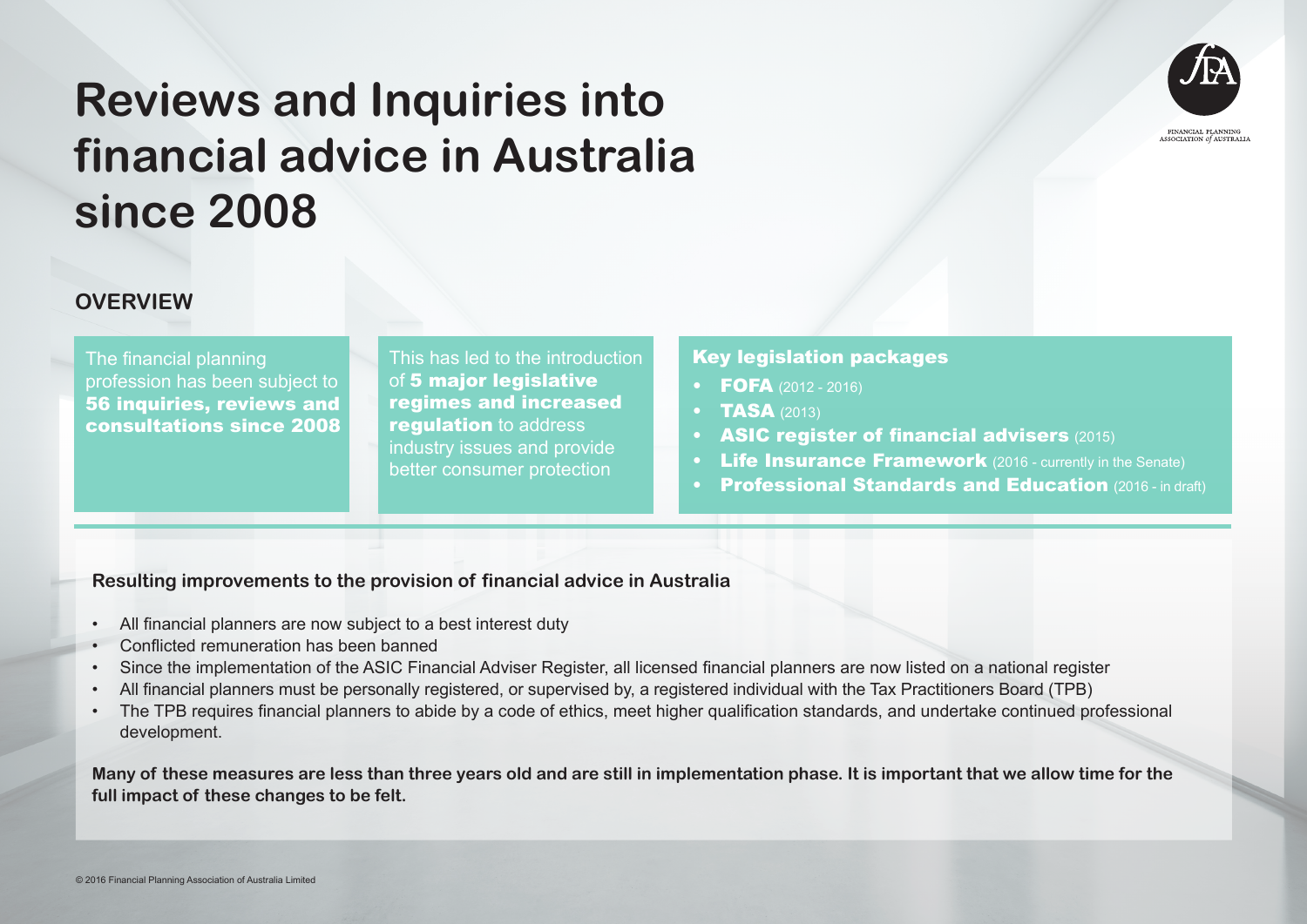

| <b>Inquiries, Reviews and Consultations</b>                                                                                                                                                                                                | <b>Type</b>                | <b>Completed</b><br>(year) |
|--------------------------------------------------------------------------------------------------------------------------------------------------------------------------------------------------------------------------------------------|----------------------------|----------------------------|
| Treasury Exposure Draft - Tax Agent Services Bill (2008)                                                                                                                                                                                   | Legislation Exposure Draft | 2008                       |
| Senate Economics Committee Inquiry into the Tax Agent Services Bill 2008 (2009)                                                                                                                                                            | Inquiry                    | 2009                       |
| Parliamentary Joint Committee on Corporations and Financial Services inquiry into financial products and services in<br>Australia (2009)                                                                                                   | Inquiry                    | 2009                       |
| Superannuation System Review (Cooper Review) Panel: Phase 1 - Review into the governance, efficiency, structure and<br>operation of Australia's superannuation system (2009)                                                               | Inquiry                    | 2009                       |
| Treasury Options paper - regulation of tax agent services provided by financial planners (2010)                                                                                                                                            | Consultation               | 2010                       |
| Superannuation System Review (Cooper Review) Panel: Phase 3 - Issues Paper of the Review into the governance,<br>efficiency, structure and operation of Australia's Superannuation System (Review) (2010)                                  | Inquiry                    | 2010                       |
| ASIC Report 224 - Access to Financial Advice (2010)                                                                                                                                                                                        | Report                     | 2010                       |
| Treasury Exposure Draft - Future of Financial Advice Bill 2011: Exposure Draft - Tranche 1 (2011)                                                                                                                                          | Legislation Exposure Draft | 2011                       |
| Treasury Exposure Draft - Future of Financial Advice Bill 2011: Exposure Draft - Tranche 2 (2011)                                                                                                                                          | Legislation Exposure Draft | 2011                       |
| Parliamentary Joint Committee on Corporations and Financial Services Inquiry into Corporations Amendment (Future of<br>Financial Advice) Bill 2011 & Corporations Amendment (Further Future of Financial Advice Measures) Bill 2011 (2011) | Inquiry                    | 2011                       |
| Treasury Options Paper - Wholesale and Retail Clients (2011)                                                                                                                                                                               | Consultation               | 2011                       |
| Parliamentary Joint Committee on Corporations and Financial Services Inquiry into the collapse of Trio Capital and any other<br>related matters (2011)                                                                                     | Inquiry                    | 2011                       |
| ASIC Report 251 - Financial advice industry practice (2011)                                                                                                                                                                                | Report                     | 2011                       |
| Treasury Statutory Compensation Review (Richard St John Consumer Compensation Review): Consultation Paper<br>Response (2011)                                                                                                               | Inquiry                    | 2011                       |
| Senate Economics Legislation Committee inquiry into Corporations Amendment (Future of Financial Advice) Bill 2011 &<br>Corporations Amendment (Further Future of Financial Advice Measures) Bill 2011 (2012)                               | Inquiry                    | 2012                       |
| Treasury Exposure Draft - Corporations Amendment Regulation (No.) 2012 - Package 1 & 2 (2012)                                                                                                                                              | Legislation Exposure Draft | 2012                       |
| Treasury Exposure Draft - Corporations Amendment Regulation 2012: FOFA Draft Regulations - Package 3 (2012)                                                                                                                                | Legislation Exposure Draft | 2012                       |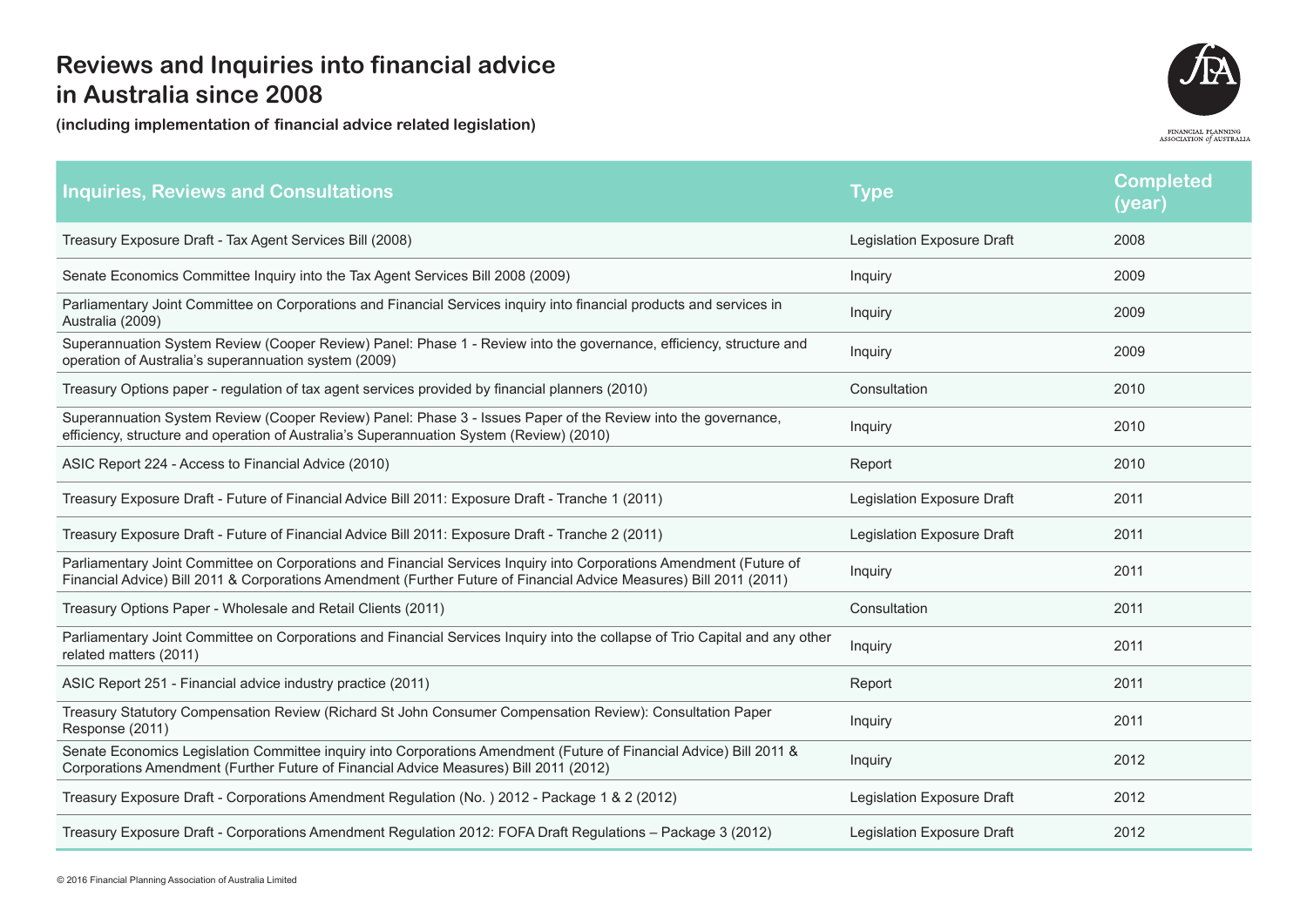

| <b>Inquiries, Reviews and Consultations</b>                                                                                                                                                                                               | Type                       | <b>Completed</b><br>(year) |
|-------------------------------------------------------------------------------------------------------------------------------------------------------------------------------------------------------------------------------------------|----------------------------|----------------------------|
| ASIC Consultation Paper - CP 182 Future of Financial Advice - Best interests duty and related obligations - Update to RG<br>175 (2012)                                                                                                    | Consultation               | 2012                       |
| ASIC Consultation Paper - CP 183 Giving information general advice and scaled advice (2012)                                                                                                                                               | Consultation               | 2012                       |
| ASIC Consultation Paper - CP 189 Future of Financial Advice - Conflicted remuneration (2012)                                                                                                                                              | Consultation               | 2012                       |
| ASIC Consultation Paper - CP 191 Future of Financial Advice - Approval of codes of conduct for exemption from opt in<br>requirement (2012)                                                                                                | Consultation               | 2012                       |
| Treasury Statutory Compensation Review (Richard St John Consumer Compensation Review): Review of compensation<br>arrangements for consumers of financial services - Consultation on final report (2012)                                   | Inquiry                    | 2012                       |
| Treasury Exposure Draft - Accountants' Exemption Replacement Regulations (2012)                                                                                                                                                           | Legislation Exposure Draft | 2012                       |
| ASIC Report 279 - Shadow Shopping of retirement advice (2012)                                                                                                                                                                             | Report                     | 2012                       |
| Parliamentary Joint Committee on Corporations and Financial Services inquiry into A regulatory framework for tax (financial)<br>advice services (previously Tax Laws Amendment (2013 Measures No. 2) Bill 2013, Schedules 3 and 4) (2013) | Inquiry                    | 2013                       |
| Treasury Exposure Draft - Corporations Amendment Regulation 2013 (No. F): Grandfathering (2013)                                                                                                                                           | Legislation Exposure Draft | 2013                       |
| Parliamentary Joint Committee on Corporations and Financial Services Inquiry into Corporations Amendment (Simple<br>Corporate Bonds and Other Measures) Bill 2013 - Schedule 2 (enshrinement of term Financial Planner/Adviser) (2013)    | Inquiry                    | 2013                       |
| Senate Economics References Committee inquiry into The performance of the Australian Securities and Investments<br>Commission (2013)                                                                                                      | Inquiry                    | 2013                       |
| <b>Financial System Inquiry</b>                                                                                                                                                                                                           | Inquiry                    | 2013                       |
| ASIC Report 328 - FOFA conflicted remuneration consolation (2013)                                                                                                                                                                         | Report                     | 2013                       |
| ASIC Report 329 - FOFA Code approval consultation (2013)                                                                                                                                                                                  | Report                     | 2013                       |
| ASIC Report 337 - SMSF Advice (2013)                                                                                                                                                                                                      | Report                     | 2013                       |
| ASIC Report 362 - Financial advice industry practice (2013)                                                                                                                                                                               | Report                     | 2013                       |
| ASIC Report 377 - Advice on structured products (2013)                                                                                                                                                                                    | Report                     | 2013                       |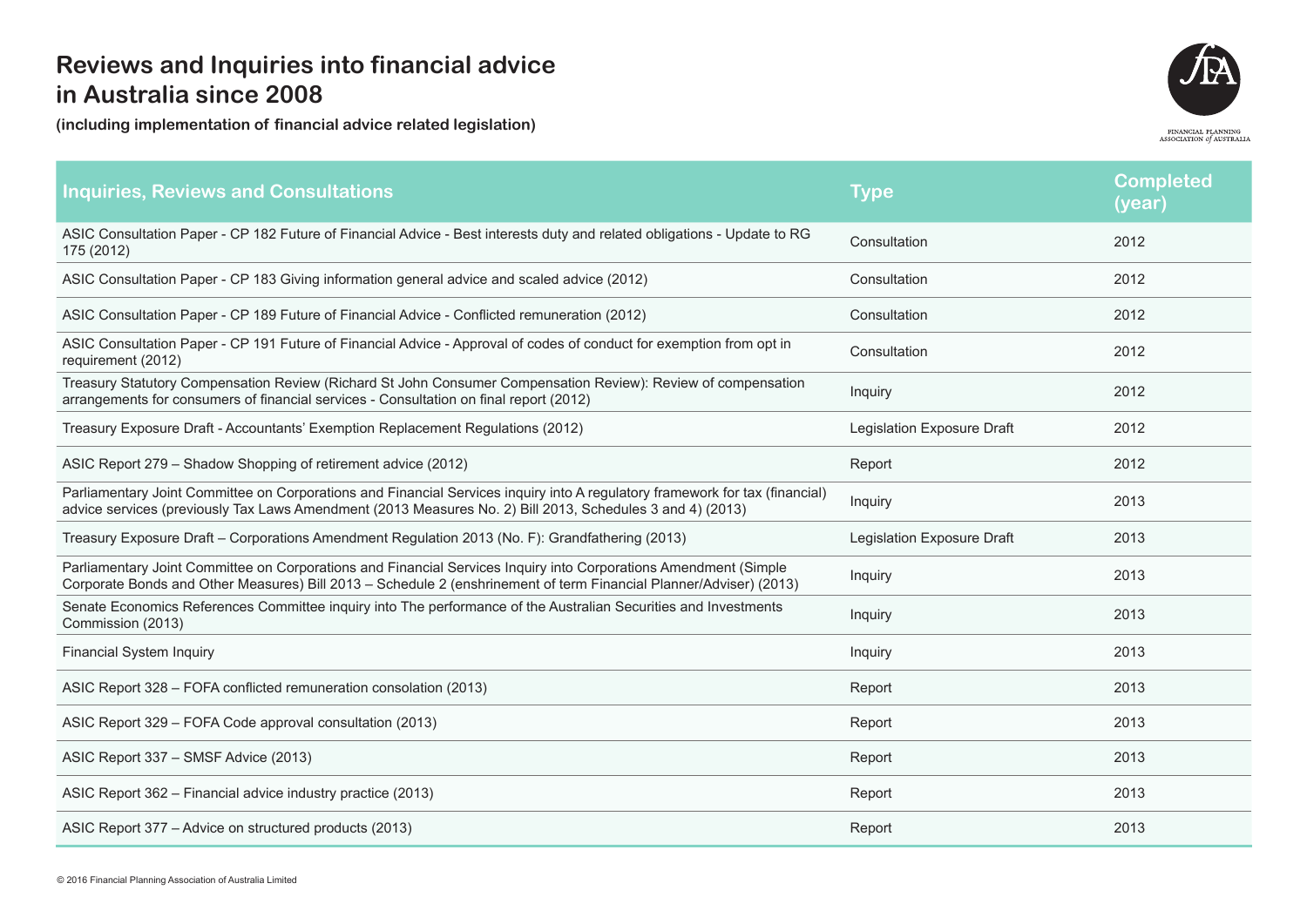

| <b>Inquiries, Reviews and Consultations</b>                                                                                                                                                                  | Type                       | <b>Completed</b><br>(year) |
|--------------------------------------------------------------------------------------------------------------------------------------------------------------------------------------------------------------|----------------------------|----------------------------|
| ASIC Consultation Paper - CP 212 Licensing: Training of financial product advisers - Updates to RG 146 (2013)                                                                                                | Consultation               | 2013                       |
| Treasury Exposure Draft - Tax Agent Services Regulations 2009 (2014)                                                                                                                                         | Legislation Exposure Draft | 2014                       |
| Treasury Exposure Drafts - Corporations Amendment (Streamlining of Future of Financial Advice) Bill 2014 & Corporations<br>Amendment (Streamlining Future of Financial Advice) Regulation 2014 (2014)        | Legislation Exposure Draft | 2014                       |
| Senate Economics Legislative Committee inquiry into Corporations Amendment (Streamlining of Future of Financial Advice)<br>Bill 2014 (2014)                                                                  | Inquiry                    | 2014                       |
| Financial System Inquiry Submissions (2014)                                                                                                                                                                  | Inquiry                    | 2014                       |
| Financial System Inquiry Second Round Submissions (2014)                                                                                                                                                     | Inquiry                    | 2014                       |
| ASIC Report 384 - Regulating Complex Products (2014)                                                                                                                                                         | Report                     | 2014                       |
| ASIC Report 407 - Implementation of FOFA (2014)                                                                                                                                                              | Report                     | 2014                       |
| ASIC Report 413 - retail life insurance advice (2014                                                                                                                                                         | Report                     | 2014                       |
| Joint Committee on Corporations and Financial Services inquiry into proposals to lift the professional, ethical and education<br>standards in the financial services industry (2014)                         | Inquiry                    | 2014                       |
| Senate Economics References Committee inquiry into Forestry managed investment schemes (2014)                                                                                                                | Inquiry                    | 2014                       |
| Treasury Exposure Draft - Corporations Amendment (Register of Relevant Providers) Regulation 2014 (2014)                                                                                                     | Legislation Exposure Draft | 2014                       |
| Life Insurance Advice Working Group Inquiry (2014)                                                                                                                                                           | Inquiry                    | 2014                       |
| Treasury Consultation - Financial System Inquiry - Final Report (2015)                                                                                                                                       | Consultation               | 2015                       |
| ASIC Response to Regulator Performance Framework - ASIC measures (2015)                                                                                                                                      | Inquiry                    | 2015                       |
| Treasury Consultation on Joint Committee on Corporations and Financial Services report into proposals to lift the<br>professional, ethical and education standards in the financial services industry (2015) | Consultation               | 2015                       |
| Treasury Exposure Draft - Corporations Amendment (Professional Standards of Financial Advisers) Bill 2015 (2015)                                                                                             | Legislation Exposure Draft | 2015                       |